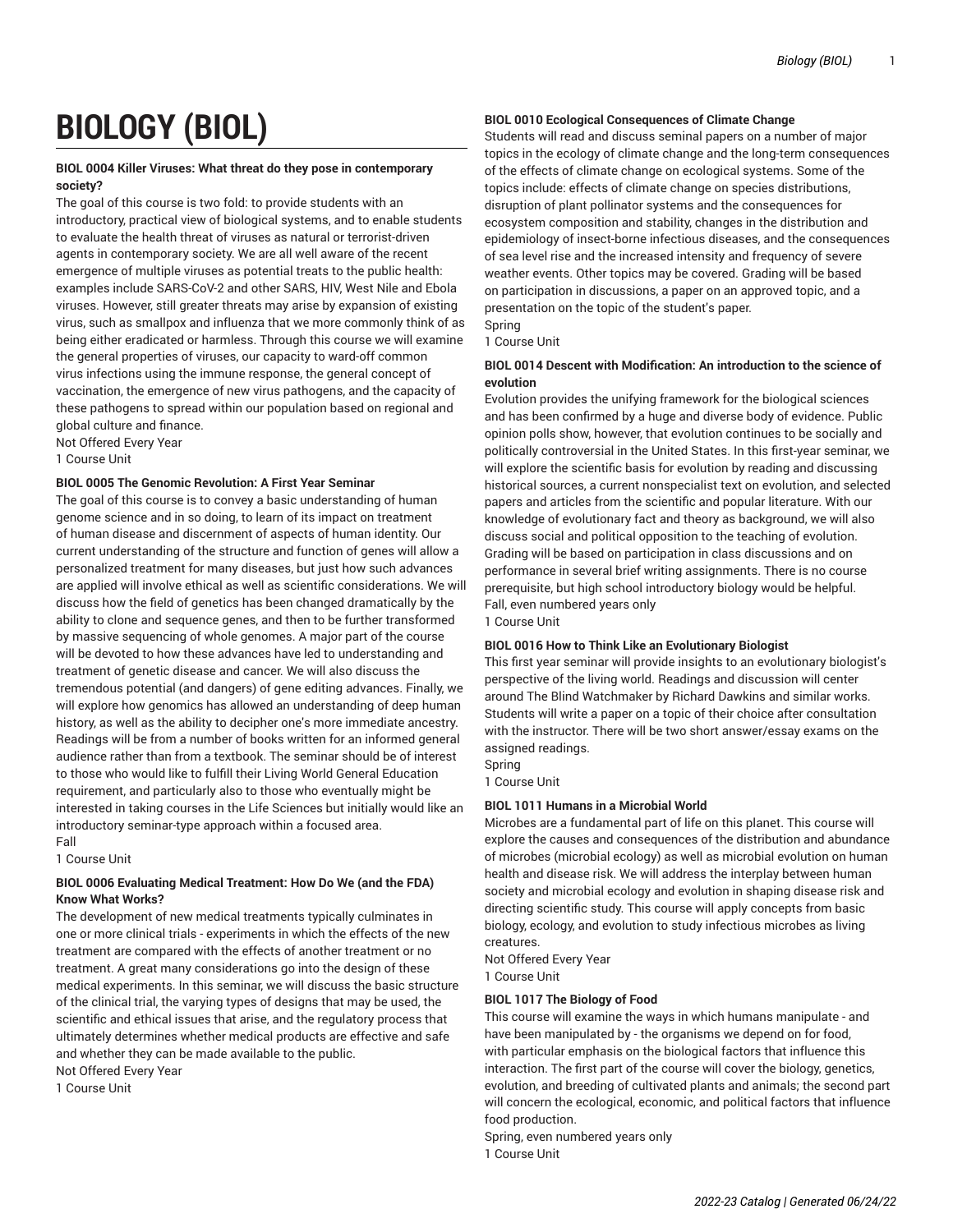# **BIOL 1019 Biological Science and Public Policy**

This course will examine the scientific basis of public policy decision making in areas of human health, the environment, energy, and agriculture. A general understanding of the science involved in these areas - predominantly genetics, cell biology, physiology, and ecology - will be applied to topics such as drug and herbicide resistance, endangered species, regulation of biotechnology, microbial sources of energy, control of toxic substances, and the war against cancer. No formal background in biology or policy is required. The course should be particularly useful for non-science students who would like to gain insight into areas of biology of importance to public decision making and to students of public policy who would like a better background on biological issues. Fall

1 Course Unit

# **BIOL 1101 Introduction to Biology A**

General principles of biology focusing on the basic chemistry of life, cell biology, molecular biology, and genetics in all types of living organisms. Particular emphasis will be given to links between the fundamental processes covered and current challenges of humankind in the areas of energy, food, and health.

Fall or Spring 1.5 Course Unit

#### **BIOL 1102 Introduction to Biology B**

General principles of biology focusing on evolution, physiology, development, and ecology in all types of living organisms. Fall or Spring Prerequisite: BIOL 1101 1.5 Course Unit

# **BIOL 1110 Introduction to Brain and Behavior**

Introduction to the structure and function of the vertebrate nervous system. We begin with the cellular basis of neuronal activities, then discuss the physiological bases of motor control, sensory systems, motivated behaviors, and higher mental processes. This course is intended for students interested in the neurobiology of behavior, ranging from animal behaviors to clinical disorders.

Fall or Spring Also Offered As: NRSC 1110, PSYC 1210 1 Course Unit

#### **BIOL 1121 Introduction to Biology - The Molecular Biology of Life**

An intensive introductory lecture course covering the cell, molecular biology, biochemistry, and the genetics of animals, bacteria, and viruses. This course is comparable to Biology 101, but places greater emphasis on molecular mechanisms and experimental approaches. Particular attention is given to the ways in which modern cell biological and molecular genetic methods contribute to our understanding of evolutionary processes, the mechanistic basis of human disease, and recent biotechnological innovations. Students are encouraged to take BIOL 121 and 123 concurrently.

Fall Prerequisite: CHEM 1011 1 Course Unit

#### **BIOL 1123 Introductory Molecular Biology Laboratory**

An intensive introductory laboratory course emphasizing how molecular biology has revolutionized our understanding of cell and organism functions. BIOL 121 and 123 should be taken concurrently. Fall

Prerequisite: BIOL 1121 .5 Course Units

# **BIOL 1124 Introductory Organismal Biology Lab**

An intensive introductory laboratory course in organismal biology. Spring

.5 Course Units

#### **BIOL 1380 Energy Transformations and Living Off-the-Grid**

The course will examine major sources of energy on earth: sunlight, mechanical, chemical and biological, and how this energy is transformed into useful energy for humans - typically electrical energy or food. Considerable emphasis will be on forms of regenerative energy that can be used when living off-the-grid. As a case study, we will examine some approaches taken by the US military to provide energy capability for dismounted Marines operating on foot in austere environments. Faculty lectures will be supplemented by guest lectures from leaders in government and industry. No scientific knowledge is assumed beyond high school biology, chemistry and physics. Energy is necessarily a quantitative subject so students should be comfortable with quantitative approaches. A major goal of this course is for students to develop an awareness for the amounts of energy they use in their daily lives, and how they might reduce them. As an exercise, students will measure how much energy their smart phones and laptops use in a day and try to generate a comparable amount of energy through physical effort. Fall, odd numbered years only

1 Course Unit

#### **BIOL 1604 Humans and the Environment**

Intensive exposure to current issues and solutions in contemporary human interactions with the environment. Global in scope, but focused on case histories. Emphasis on providing biological and sociological background for a given major environment-human interaction, and stateof-the-art suggested solutions. Fall

1 Course Unit

#### **BIOL 1605 Field Studies in Tropical Biodiversity and Conservation**

We will use the Area de Conservacion Guanacaste (ACG) in Costa Rica as a living laboratory and case study in how to effectively foster community based environmental stewardship of natural ecosystems. This is an immersion course that broadly covers four major themes including: 1, biodiversity; 2, conservation philosophies and practices; 3, primary ecosystems within the Costa Rican ACG and their major species composition; and 4, fundamentals of field ecology (terrestrial and marine) including the practice and implementation of the scientific method. Students will learn how to develop and conduct research experiments via field-based activities, and will gain familiarity with a diversity of terrestrial and marine organisms including insects, endemic and invasive species of terrestrial flora and megafauna, corals, algae, invertebrates, fish, sea turtles and marine mammals. Additional topics covered will include fundamentals of oceanography, ecological and evolutionary principles as applied to ecosystem structure, function, and biodiversity, and environmental and management challenges of the Costa Rican ACG and tropical ecosystems globally.

1 Course Unit

Fall

#### **BIOL 1999 Clinical & Translational Research**

Independent study for students doing research based on data that is generated in a clinical setting. Projects must be sponsored by standing faculty of the University of Pennsylvania and co-sponsored by a faculty member in the Department of Biology. The project must be of biological interest and must use appropriate quantitative or statistical methods. A final paper is required. Apply at the Academic Office, 102 Leidy Labs. Fall or Spring 1 Course Unit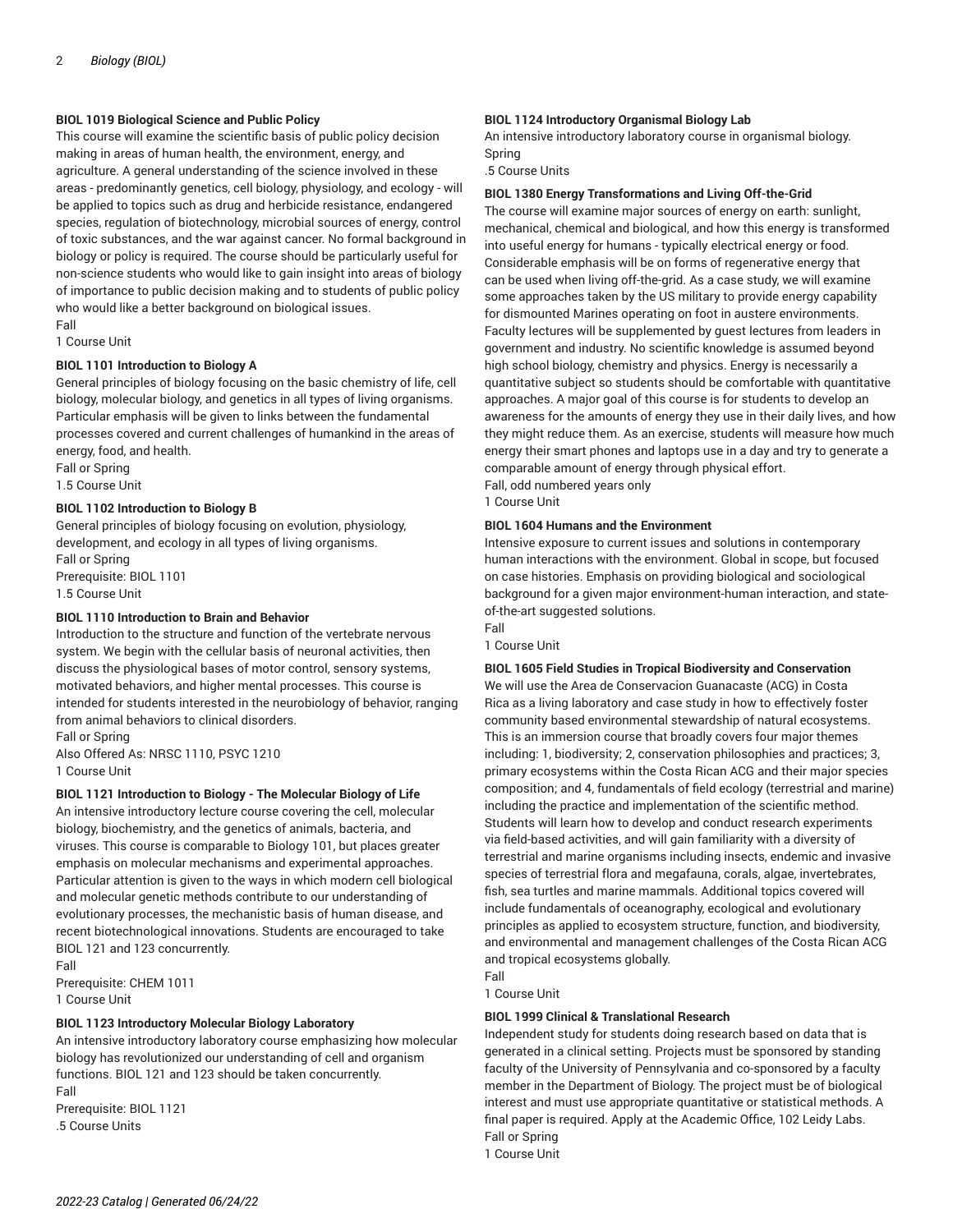# **BIOL 2001 Essentials of Cell Biology**

An intermediate level exploration of cell structure and function including membrane structure, intracellular organelles, membrane trafficking, surface receptors and signal transduction, the cytoskeleton, cell motility and communication, and the cell cycle. This course is open to students in the College of Liberal and Professional Studies only.

Fall or Spring

Prerequisite: (BIOL 1101 AND BIOL 1102) OR BIOL 1121 1 Course Unit

# **BIOL 2010 Cell Biology**

A conceptual view of cell structure and function including membrane structure, intracellular organelles, membrane trafficking, surface receptors and signal transduction, the cytoskeleton, cell motility and communication, and the cell cycle. Cell biology is a dynamic field and recent research discoveries will be included in the lectures. Fall

Prerequisite: (BIOL 1101 AND BIOL 1102) OR BIOL 1121 1 Course Unit

#### **BIOL 2110 Molecular and Cellular Neurobiology**

Cellular physiology of neurons and excitable cells; molecular neurobiology and development. Topics include: action potential generation; synaptic transmission; molecular and physiological studies of ion channels; second messengers; simple neural circuits; synaptic plasticity; learning and memory; and neural development. Fall

Also Offered As: NRSC 2110 Prerequisite: (BIOL 1101 AND BIOL 1102) OR BIOL 1121 1 Course Unit

#### **BIOL 2140 Evolution of Behavior: Animal Behavior**

The evolution of behavior in animals will be explored using basic genetic and evolutionary principles. Lectures will highlight behavioral principles using a wide range of animal species, both vertebrate and invertebrate. Examples of behavior include the complex economic decisions related to foraging, migratory birds using geomagnetic fields to find breeding grounds, and the decision individuals make to live in groups. Group living has led to the evolution of social behavior and much of the course will focus on group formation, cooperation among kin, mating systems, territoriality and communication.

#### Fall

Also Offered As: NRSC 2140, PSYC 2220 Prerequisite: BIOL 1102 OR BIOL 1121 OR PSYC 0001 1 Course Unit

# **BIOL 2201 Essentials of Molecular Biology and Genetics**

This course will survey the discipline of molecular genetics. Mendelian and molecular genetics will be discussed as well as the use of genetic analysis to address questions in all areas of biology. The processes of DNA replication, transcription, and translation will be discussed at the molecular level. Other topics include the regulation of gene expression and genomics. This course is open to students in the College of Liberal and Professional Studies only.

Fall or Spring

Prerequisite: (BIOL 1101 AND BIOL 1102) OR BIOL 1121 1 Course Unit

# **BIOL 2210 Molecular Biology and Genetics**

This course will survey the discipline of molecular genetics. Two broad areas will be considered 1) Molecular Biology: DNA replication, transcription, translation, regulation of gene expression in both prokaryotic and eukaryotic systems, and genomics and 2) Genetics: basic Mendelian & molecular genetics.

Fall or Spring

Prerequisite: BIOL 1101 OR BIOL 1121 1 Course Unit

#### **BIOL 2301 Essentials of Vertebrate Physiology**

A comparative and quantitative approach to the physiological function of vertebrates. Topics include muscles, nervous system, cardiovascular system, respiration, and renal function. This course is open to students in the College of Liberal and Professional Studies only. Fall or Spring

Prerequisite: (BIOL 1101 AND BIOL 1102) OR (BIOL 1121 AND BIOL 1124) 1 Course Unit

#### **BIOL 2310 Vertebrate Physiology**

The course will focus on integrative aspects of physiological function of vertebrates. Comparative, environmental and quantitative approaches will be used. Major topics include muscle, the cardiovascular system, respiration, renal function and the nervous system.

Fall or Spring

Mutually Exclusive: BIOL 3310

Prerequisite: BIOL 1102 OR BIOL 1121 OR BIOL 1124 1 Course Unit

#### **BIOL 2311 Human Physiology**

This course examines the physiological mechanisms underlying homeostasis in humans. Integration from the cellular to organismal level as well as cooperation of multiple organ systems will be explored. Examples of pathophysiology during disease states will be discussed and highlighted. Although the focus will be on humans, we will study comparative aspects from other vertebrate and non-vertebrate organisms.

Spring

Mutually Exclusive: BIOL 3310 1 Course Unit

# **BIOL 2410 Evolutionary Biology**

Theories and mechanisms of evolution, with emphasis on the genetic basis of evolutionary change.

Spring Prerequisite: (BIOL 1101 AND BIOL 1102) OR BIOL 1121 1 Course Unit

#### **BIOL 2510 Statistics for Biologists**

Introductory probability theory. Principles of statistical methods. Problems of estimation and hypothesis testing in biology and related areas. Fall

Mutually Exclusive: BIOL 4510, BIOL 5510 Prerequisite: MATH 1400 1 Course Unit

#### **BIOL 2610 Ecology: From individuals to ecosystems**

The study of living organisms in their natural environment, spanning the ecological physiology of individuals, the structure of populations, and interactions among species, including the organization of communities and ecosystem function.

Fall Prerequisite: BIOL 1102 OR BIOL 1121 1 Course Unit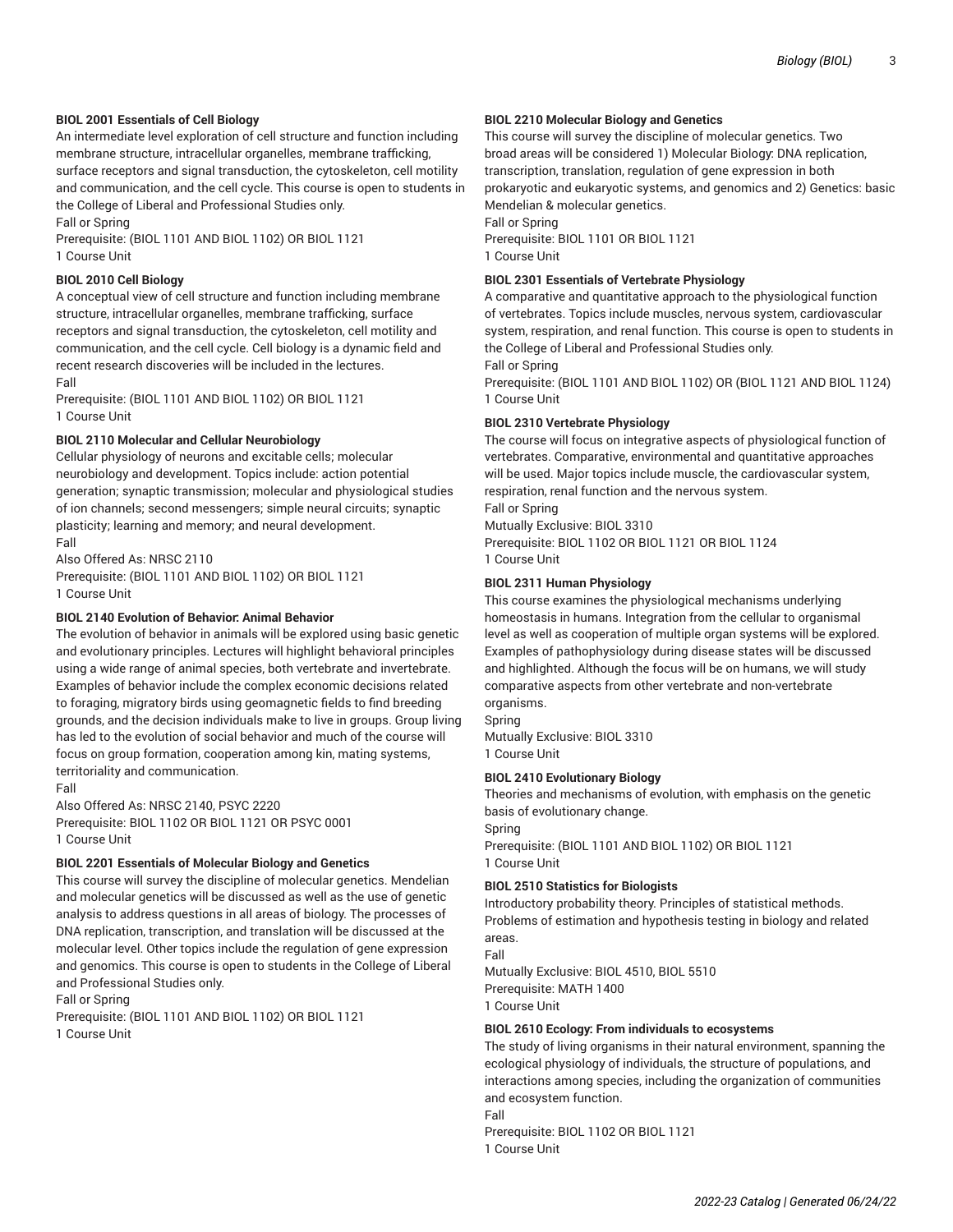# **BIOL 2701 Elements of Microbiology**

Microbiology plays a central role in diverse areas of human life such as infectious disease, ecology, and biotechnology. This course will cover aspects of modern microbiology with an emphasis on prokaryotic organisms. The topics will include basic aspects of microbial diversity, genetics, and pathogenesis as well as examples of applied microbiology. This course is open to students in the College of Liberal and Professional Studies only.

Fall or Spring

Prerequisite: (BIOL 1101 OR BIOL 1121) AND (BIOL 2201 OR BIOL 2210) 1 Course Unit

# **BIOL 2801 Essentials of Biochemistry**

Intermediate level course covering principles of modern biochemistry. Topics include protein structure, protein purification and characterization, proteomics, enzyme kinetics and mechanisms, membrane structure and function, metabolism, and cellular energy transduction. Emphasis will be on biochemical problem solving, experimental design, and application of quantitative methods in a biological and clinical context. This course is open to students in the College of Liberal and Professional Studies only. Fall or Spring

Prerequisite: ((BIOL 1101 AND BIOL 1102) OR BIOL 1121) AND CHEM 2410

1 Course Unit

# **BIOL 2810 Biochemistry**

BIOL 204 examines the basic principles of protein structure, protein purification and characterization, proteomics, enzyme kinetics and mechanism, membrane structure and function, metabolism, and cellular energy transduction. The primary objective is to provide life scientists with an appreciation of basic principles of modern biochemistry, and of how the current conceptual and technical framework arose. Emphasis is placed on the experimental approaches and reasoning behind the dissection and reconstitution of these processes in a biological and, in some cases, clinical context. Discussions directed at biochemical problem solving, experimental design and the application of quantitative methods are integral to the course.

Spring

Prerequisite: ((BIOL 1101 AND BIOL 1102) OR BIOL 1121) AND CHEM 2410

1 Course Unit

# **BIOL 3004 Infectious Disease Biology**

This course focuses on selected topics concerning infectious agents, the diseases they cause in humans, and the social and scientific challenges they pose. The first section addresses the principles of epidemiology and microbial pathogenesis, as well as pathophysiology of infectious diseases. In the second section, tools and techniques of diagnosis, tracking, and control of infectious diseases will be discussed. To develop a broad understanding of the many different aspects of infectious processes, selected viral, fungal, protozoan, and helminthic pathogens and related infectious diseases will be presented. This course is open to students in the College of Liberal and Professional Studies only. Spring

Prerequisite: (BIOL 2201 OR BIOL 2210) AND BIOL 2701 AND BIOL 4004 1 Course Unit

# **BIOL 3006 Histology**

This course is designed to introduce the undergraduate student to the structure of tissues at the cellular level and to the way in which those tissues are assembled into organs. This knowledge of structure will be the basis for discussion of tissue and organ function. This course is open to students in the College of Liberal and Professional Studies only. Fall or Spring

Prerequisite: ((BIOL 1101 AND BIOL 1102) OR BIOL 1121) AND (BIOL 2001 OR BIOL 2010)

1 Course Unit

# **BIOL 3008 Immunology in Action**

A foundational understanding of the immune response is central to our ability to address challenges in treating and preventing disease as scientists and to understand advances as citizens. The study of immunology can be daunting, in part because our response is complex and integrates many systems, and in part because the vocabulary that has developed around this discipline is dense with abbreviations and acronyms. In this class, we will work together to demystify the immune system by considering responses in context - for example, by considering how vaccines exploit the ability of the immune system to generate memories, analyzing the design of a CAR-T cell to understand how it can be used to attack tumors, evaluating the remarkable history and current promise of monoclonal antibodies in treatment of inflammatory diseases, and more. The course, which will consist of a combination of weekly interactive synchronous sessions and asynchronous assignments, should provide you with tools to critically evaluate information about advances - and a foundation that will allow you to contribute to new discoveries in this fascinating, dynamic field. Spring

1 Course Unit

# **BIOL 3054 Developmental Biology**

A view of how an animal embryo is specified to develop and differentiate into a wide spectrum of cell types, and how the spatial patterns and axes of embyros are determined. The course will focus on genetic and molecular approaches, but will also cover the comparative anatomy of developing embryos to the extent necessary to understand the conserved aspects of embryonic patterning. Special emphasis will be placed on organisms with particular advantages for the study of embryonic development: e.g., mouse, frog, zebrafish, and Drosophila. The first half of the course will cover cell fate restrictions, cloning animals using nuclear transfer, stem cell biology, formation of the embryonic axes in vertebrates and Drosophila, and patterning of the neural tube and mesodermal tissues. The second half of the course will focus on emerging ideas and findings in the field, with emphasis on analysis of original literature. Spring

Prerequisite: BIOL 2010 OR BIOL 2210 1 Course Unit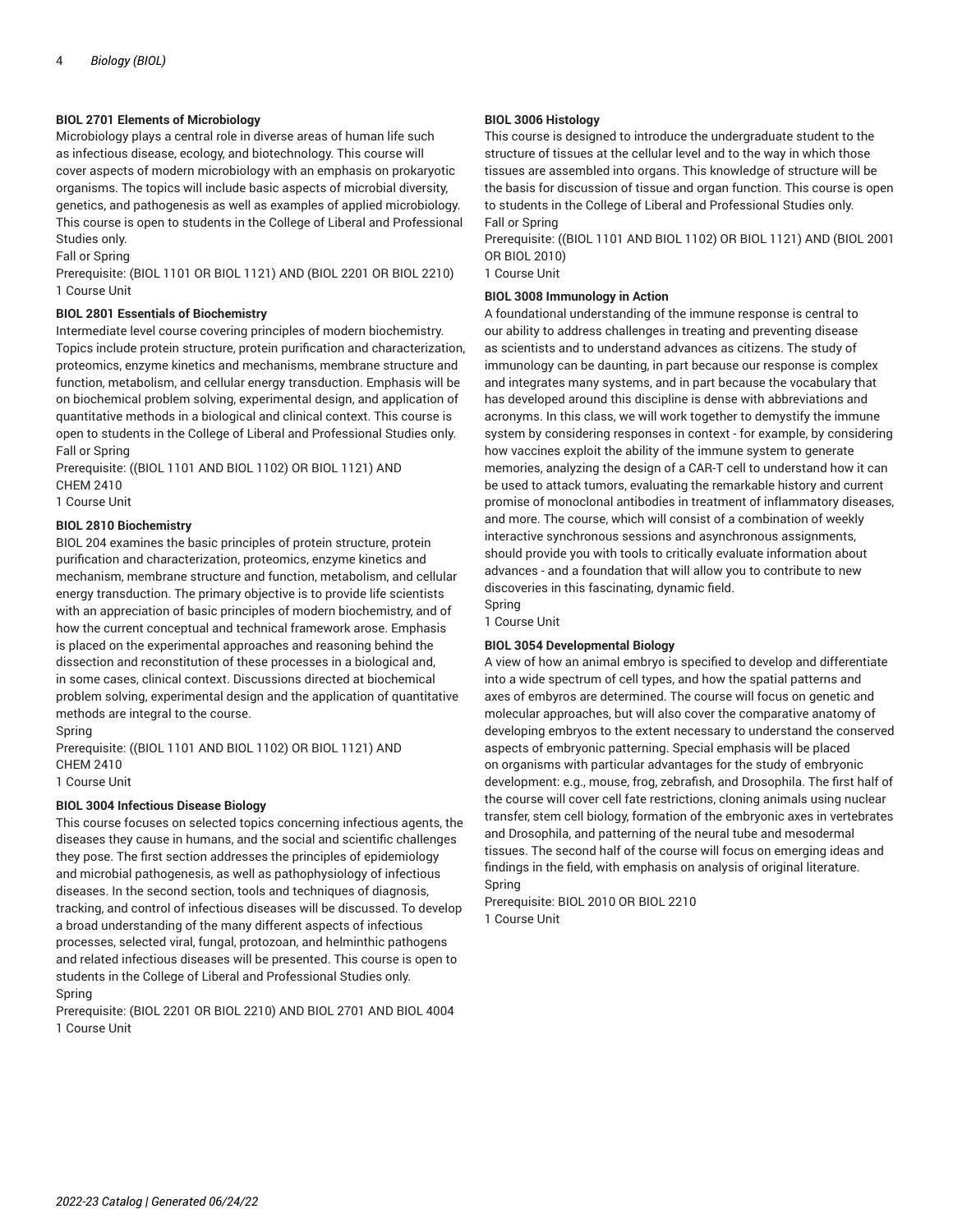## **BIOL 3310 Principles of Human Physiology**

Our focus will be on human physiology and we will cover most of the major organ systems in some depth. We seek to understand physiological phenomena using physical and chemical principles where possible. Basic cell and molecular biology, (bio)chemistry, physics and mathematics are prerequisites for the course, although we will quickly review the required background material when needed. Much of the motivation for the study of physiology is to understand disease, which in turn allows us to better appreciate normal physiology. We will discuss disease throughout the class. In physiology, structure often implies function, and we will thus also cover a fair amount of anatomy and histology.

Fall

Mutually Exclusive: BIOL 2310, BIOL 2311 Prerequisite: BIOL 1102 OR BIOL 1121 1 Course Unit

#### **BIOL 3313 Essentials of Pathophysiology**

This course is a study of homeostatic changes that occur with disease, and the implications of those changes in the progression and treatment of disease at molecular and cellular levels. Generalized mechanisms of disease as well as diseases of individual organ systems will be examined, with a view to understanding homeostatic compensations that occur as a result of altered function.

Spring

1 Course Unit

#### **BIOL 3430 Comparative Vertebrate Anatomy and Evolution**

This course will survey the phylogeny and anatomy of vertebrate organisms from a comparative evolutionary perspective. The lecture will concentrate on the history, diversity, structure and function of vertebrates. A companion lab course, BIOL 336, is available for those students interested in a more complete understanding of vertebrate anatomy.

Spring Prerequisite: BIOL 1102 OR BIOL 1121 1 Course Unit

#### **BIOL 3431 Comparative Vertebrate Anatomy Lab**

Laboratory portion of BIOL 330 Comparative Vertebrate Anatomy and Evolution. Students will learn comparative anatomy through dissection of representative vertebrates. Students taking the lab must have credit or register for the lecture course, BIOL 330.

Spring Prerequisite: BIOL 3430 0.5 Course Units

# **BIOL 3625 Marine Biology**

An introduction to marine biology and oceanography. Topics will include chemical and physical oceanography, a survey of form, function and phylogeny of algae, invertebrates and vertebrates, and an examination of ecological and evolutionary principles as applied to marine organisms and ecosystems. Fall

Prerequisite: BIOL 1102 OR BIOL 1121 1 Course Unit

#### **BIOL 3710 Microbial Diversity and Pathogenesis**

Microbiology plays a central role in diverse areas of human life such as infectious disease, ecology, and biotechnology. This course will cover aspects of modern microbiology with an emphasis on prokaryotic organisms. The topics will include basic aspects of microbial diversity, genetics, virology, and pathogenesis as well as examples of applied microbiology.

Spring

Prerequisite: ((BIOL 1101 AND BIOL 1102) OR BIOL 1121) AND BIOL 2210 1 Course Unit

## **BIOL 3711 Microbial Diversity and Pathogenesis Lab**

The importance of microbiology in complex issues, such as the impact of the microbiome in human health or as alternative energy sources, is being appreciated more and more each day. This upper level laboratory course provides students with a robust technical skill set while also giving them an opportunity to participate in an authentic research project that may lead to novel discoveries. Students will generate research questions, formulate hypotheses, design experiments, analyze data, and present their research findings to the class. In each project, students will use the cutting edge approach of metagenomics to evaluate the microbial diversity of their environment via Next Generation Sequencing. Students will also examine the function of microbial species within their communities. Potential projects include the isolation of novel antibiotic producers and the antibiotic they produce, designing and optimizing microbial fuel cells that can be used to generate electricity, or isolating antibiotic resistant bacteria and attempting novel approaches to inhibit or prevent their growth.

Spring Prerequisite: BIOL 3710 1 Course Unit

# **BIOL 3999 Independent Study**

Laboratory research with a faculty member in the Department of Biology. Research may also be conducted elsewhere on campus but co-sponsored by a faculty member in Biology. A final paper is required. Apply at the Biology Academic Office, 102 Leidy Labs. Fall or Spring

1 Course Unit

# **BIOL 4004 Immunobiology**

Early development of microbiology, pathology, and immunobiology; molecular and cellular bases of immune phenomena including: immunity to pathogens, immune diseases, autoimmunity, and hypersensitivity. This course is open to students in the College of Liberal and Professional Studies only.

Fall or Spring

Prerequisite: (BIOL 2001 OR BIOL 2010) AND (BIOL 2201 OR BIOL 2210) 1 Course Unit

# **BIOL 4007 Cancer Cell Biology**

This course will focus on the molecular mechanisms by which fundamental cellular processes are disrupted in the development of cancer. Fall

Prerequisite: BIOL 2010 AND 2210 1 Course Unit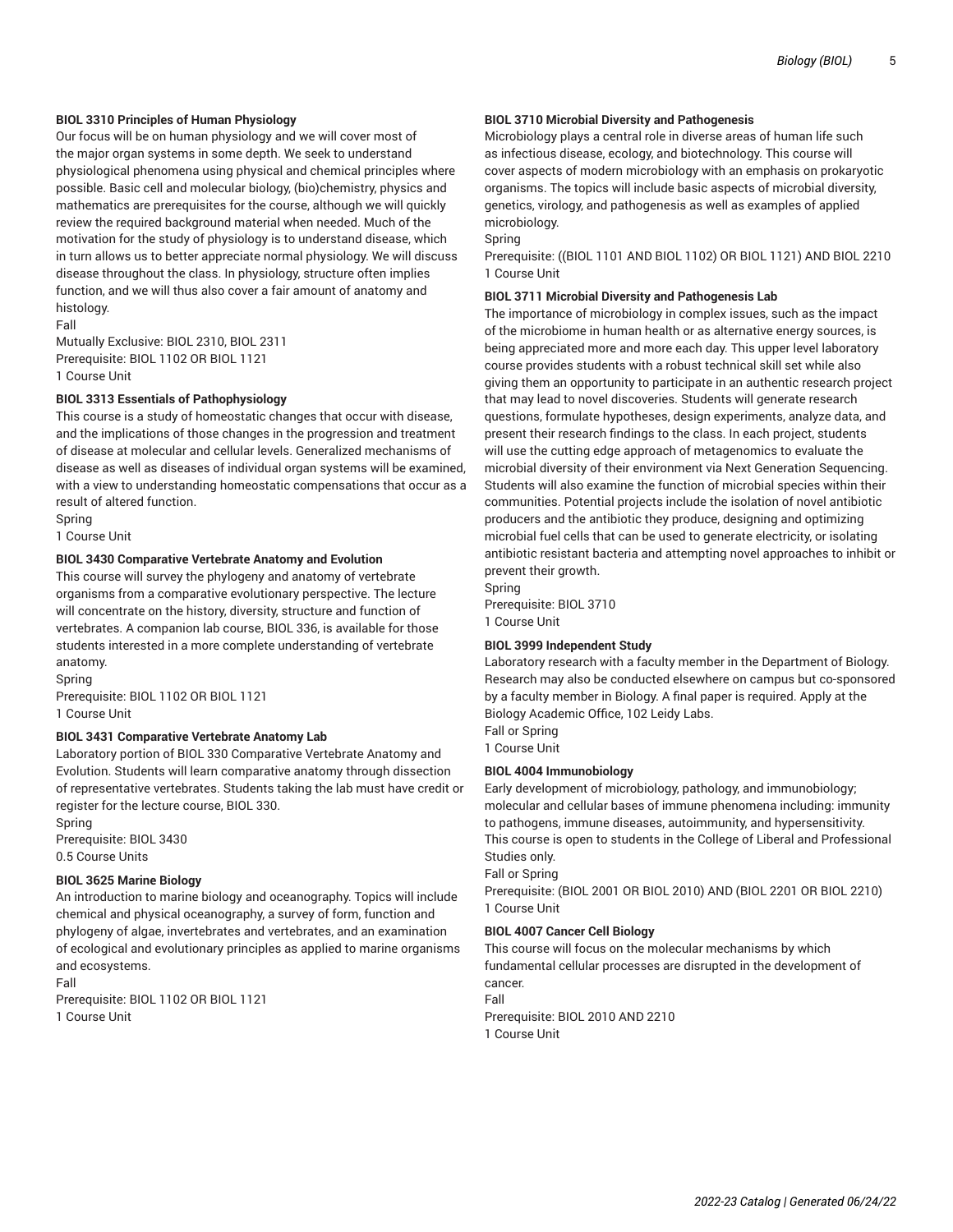# **BIOL 4010 Advanced Cell Biology**

This course is designed for beginning graduate students and advanced undergraduates with a particular enthusiasm for cell biology. Biology 480 does not attempt to cover all aspects of cell biology, and is therefore not appropriate for students seeking a lecture course which provides a comprehensive survey of the field. Rather, the primary objective of this course is to teach those students considering a career in the biomedical sciences how to read, discuss, and question original research papers effectively. Intensive classroom discussions focus on the experimental methods used, results obtained, interpretation of these results in the context of cell structure and function, and implications for further studies. Fall

Also Offered As: CAMB 4800 Prerequisite: BIOL 2001 OR BIOL 2010 1 Course Unit

# **BIOL 4015 First Line of Defense: The Role of Innate Immunity in Disease**

All organisms, from bacteria to humans, rely on innate, non-specific defense systems to protect against infection and mediate damage. Even in organisms that can generate highly specific and efficient adaptive responses, such as humans, defects in innate immune system components can be fatal. In this course, we will examine the cellular and molecular mechanisms of the components of the innate immune system through discussion of primary literature. We will explore how the innate immune system influences the course of infections and cancer, as well as autoinflammatory disorders that lead to host tissue damage. Though our focus will be on mammalian immunity, we will also explore the evolutionary development of innate immunity through comparison of systems in different organisms.

Fall Prerequisite: BIOL 2010 1 Course Unit

#### **BIOL 4016 Molecular Mechanisms of Infectious Disease Biology**

This course is designed for advanced undergraduates and beginning graduate students with a particular interest in infectious disease biology. Note that this course is not a comprehensive survey of the field and is not appropriate for students seeking a lecture course on disease. The primary objective of this course is to teach students considering a career in the biomedical sciences how to read, discuss, and question research papers effectively. Intensive classroom discussions focus on the experimental methods used, results obtained, interpretation of these results in the context of pathogen interactions with host cells and organisms, and implications for basic research and therapeutic development. Spring

Prerequisite: BIOL 2010 1 Course Unit

# **BIOL 4018 Cell Communication and Disease**

Effective coordination between cells through cell communication and signaling enables multicellular organisms to develop and survive. Conversely, aberrations in these pathways are at the heart of a wide variety of human diseases. In this seminar course, we will discuss the molecular and cellular mechanisms of cell communication using a series of human diseases as a framework. The course will introduce postbac and advanced undergraduate students to the fundamental principles of cell signaling and will explore current questions of interest to the field. The synergistic nature of research directed at understanding basic cell biology, development and physiology with research aimed at elucidation and control of specific human ailments will be emphasized. The course will be comprised of a combination of introductory lectures and extensive discussion of primary literature. Students are expected to have a basic knowledge of cell biology, biochemistry and cell structure. BIOL 211 and 203 are recommended pre-requisites.

Fall

# 1 Course Unit

# **BIOL 4022 Cell Signaling**

The evolution of multicellularity required that cells be able to both send and receive signals from their neighbors. The development of organs and differentiation of cells and tissues requires reliable and continuous communication between cells. Consequences of inappropriate or anomalous signaling include development abnormalities and cancer. This class will examine mechanisms of cell-to-cell signaling between cells in plants and animals with an emphasis on the cell biology of development. Fall

Prerequisite: BIOL 2010 1 Course Unit

#### **BIOL 4024 Cell Motility and the Cytoskeleton**

Cytoskeleton and cell motility plays a crucial role in many aspects of normal and pathological physiology of individual cells, tissues, and whole organisms, including morphogenesis, immune response, wound healing, oncogenesis, and infection. This course will cover current topics in cell biology with emphasis on cytoskeleton and cell motility and their roles in these processes. Lectures, student presentations, and discussions in the class will be based on primary scientific literature.

Fall

Prerequisite: BIOL 2010

1 Course Unit

#### **BIOL 4026 Chromosomes and the Cell Cycle**

Life depends on the propagation of genetic material from one generation to the next through cycles of genome replication and cell division. The genome is copied by the parent, and one exact copy is inherited by each daughter cell. We will treat chromosomes as discrete entities, rather than collections of genes, that are replicated and divided with high fidelity to ensure that the genome remains stable over many generations. By reading selected primary literature covering several decades, we will build an understanding of the cell cycle by focusing on chromosomes and the associated molecular machinery. We will explore mechanisms that underlie replication and division, particularly control mechanisms that maintain genome integrity and are critical to prevent disease. The goal of the course is to develop a picture of the cell cycle by examining some of the key experiments and insights that have led to our current understanding.

Spring, odd numbered years only Also Offered As: CAMB 4860 Prerequisite: BIOL 2010 1 Course Unit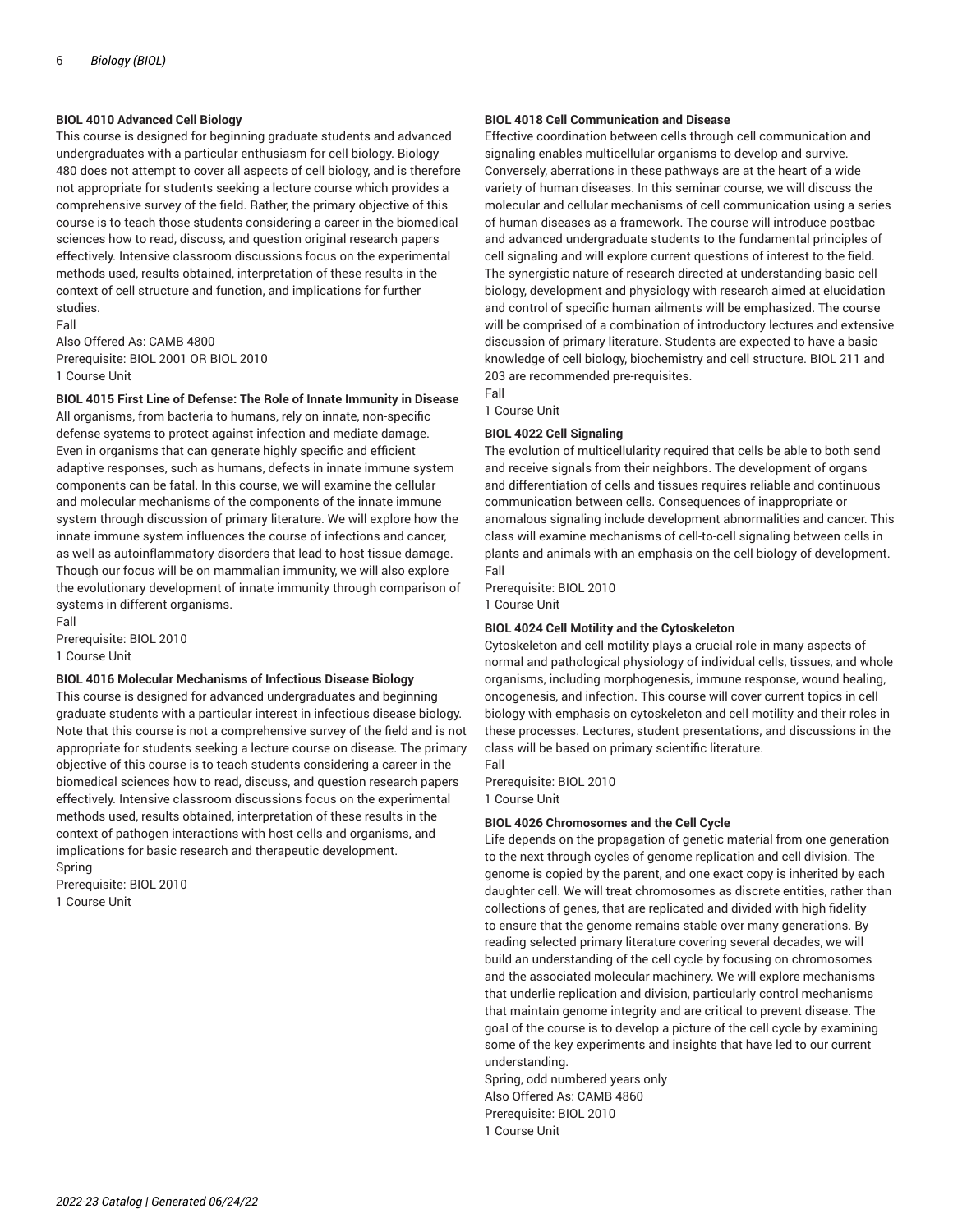# **BIOL 4048 Principles of Drug Action**

Principles of Drug Action covers the concepts of pharmacological sciences as they relate to biochemistry, cell biology, and drug therapy. The intent of the course is to provide a solid grounding in targets of drug action, dose-response relationships, pharmacodynamics, and pharmacokinetics. The grounding is achieved by a discussion of these concepts explicitly and, through selected examples, implicitly. The first part of the course covers each of the concepts. Emphasis is placed on the integration with principles of cell biology and biochemistry. The second part of the course covers selected therapeutic applications. The applications chosen fall within four areas: cardiovascular, brain and behavior, antipyretic and anti-inflammatory, and antimicrobial. They are used to recapitulate important concepts and provide insight into the interplay between pharmacology and human physiology. The applications and the areas they represent are by no means comprehensive, but students will be able to pursue additional interests through papers. Fall

Prerequisite: BIOL 2010 1 Course Unit

#### **BIOL 4077 The Science and Art of Biotechnology**

Biotechnology transforms basic biological research into pharmaceutical therapies. This course will examine some explanations for American biotechnology vitality by studying case histories in which fundamental, biological observations were subsequently developed, successfully and unsuccessfully, for therapeutic applications. Along the way, we will also seek to understand the interactions among academic research institutions, biotechnology companies, large pharmaceutical companies, the Food and Drug Administration, financial institutions, venture groups, and the Patent and Trademark Office. Classes will be highly interactive. Students will present case histories in a critical fashion. Ultimately, students will conduct mock negotiations focused on university technology transfers, clinical trial design, financing, and intellectual property.

#### Fall

Prerequisite: BIOL 2810 OR BIOL 2010 OR BIOL 2210 1 Course Unit

#### **BIOL 4110 Neural Systems and Behavior**

This course will investigate neural processing at the systems level. Principles of how brains encode information will be explored in both sensory (e.g. visual, auditory, olfactory, etc.) and motor systems. Neural encoding strategies will be discussed in relation to the specific behavioral needs of the animal. Examples will be drawn from a variety of different model systems.

Spring Also Offered As: NRSC 4110, PSYC 3220 Prerequisite: BIOL 2110 1 Course Unit

# **BIOL 4116 Neural Circuits for Survival**

A fundamental goal of neuroscience is to understand how neural circuits in the brain function to influence behavior. The aim of this course is to highlight the neural basis of behavior and discuss modern approaches and novel methods to study the neuronal control of classically studied aspects of behavior. Through a combination of discussions, student presentations, and interactive lectures, we will explore the neural systems that regulate the interactions an animal has with the external world. We will explore sensory systems (such as vision, taste, and olfaction), motor systems, and survival behaviors (such as feeding, drinking, mating, and aggression). The course evaluation will be based largely on written work, participation, and presentations.

Spring Prerequisite: BIOL 2110 1 Course Unit

#### **BIOL 4119 Biological Basis of Animal Diversity**

Animals display extraordinary diversity in their morphology, physiology, and behavior. Traditionally, these topics have been mostly studied from an ecological perspective. This course will focus on recent advances and discoveries that address the underlying biological mechanisms of animal diversity. Specific topics will include the genetic, molecular, and developmental basis of animal morphological diversity, and genetic, molecular, and neural basis of animal behavioral diversity. Students will gain an understanding of how animal diversity is encoded at the different levels of biological organization. The course will be comprised of lectures to introduce topics, discussion of primary literature, and in-class activities.

Spring

1 Course Unit

# **BIOL 4142 Neurobiology of Learning and Memory**

This course focuses on the current state of our knowledge about the neurobiological basis of learning and memory. A combination of lectures and student seminars will explore the molecular and cellular basis of learning in invertebrates and vertebrates from a behavioral and neural perspective.

Fall

Also Offered As: NRSC 4442, PSYC 3301 1 Course Unit

#### **BIOL 4210 Molecular Genetics**

A detailed analysis of gene structure and expression in both prokaryotic and eukaryotic organisms. Rapid advances in DNA technology and genomics will be emphasized. The application of these advances to the molecular genetic analysis of development, cell function and disease will be discussed.

Fall Prerequisite: BIOL 2210 1 Course Unit

#### **BIOL 4231 Genome Science and Genomic Medicine**

This course will be a focused study of genomes, genomic techniques, and how these approaches are and will be used in diagnosing and treating human disease. Topics will include genome sequencing, analysis of sequences and microarrays, and new techniques including highthroughput sequencing and reverse genetic analysis with a focus on genome-wide mutant collections. Spring Also Offered As: CAMB 4310

Prerequisite: BIOL 2210

1 Course Unit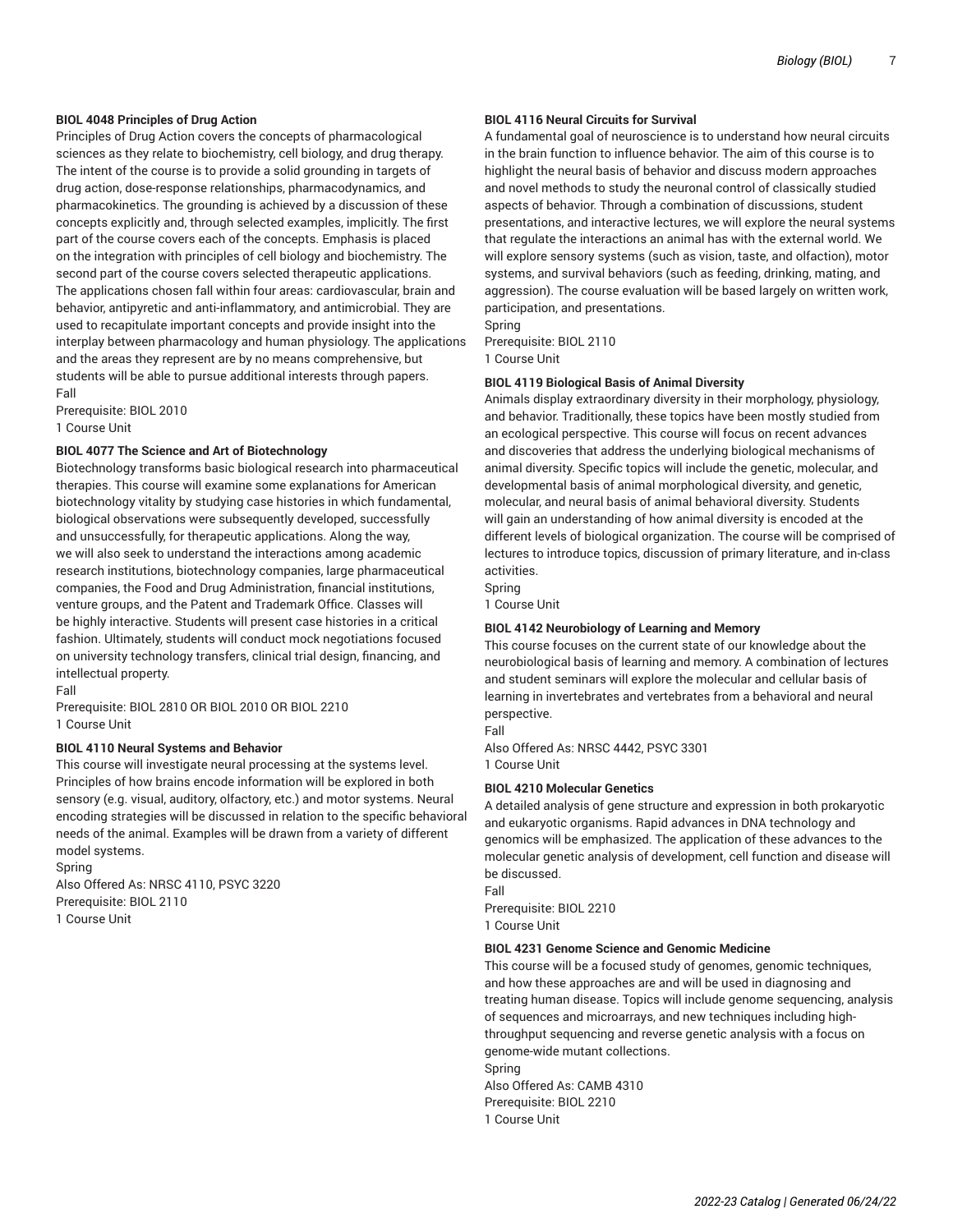# **BIOL 4233 The Genetics of Adaptation: How sex, conflict, and pathogens shape modern genomes**

In this course we explore the genetic basis of adaptation. We will investigate the forces that drive adaptation (e.g., environmental stress, pathogens, conflict, sex), the genetic mechanisms of adaptation (protein sequence changes, expression divergence, gene duplication, etc.), and the consequences of adaptation for contemporary cellular functions, developmental processes, and ecological interactions. The class meetings will be structured around both lectures and student-led discussions of the primary literature.

Spring

Prerequisite: BIOL 2210 OR BIOL 2410 1 Course Unit

# **BIOL 4234 Epigenetics**

This course investigates epigenetic phenomena: heritable alternate states of gene activity that do not result from an alteration in nucleotide composition (mutations). Epigenetic mechanisms regulate genome accessibility and cell differentiation. They play a key role in normal development and in oncogenesis. For example both mammalian Xchromosome inactivation and nuclear transfer (cloning) are subject to epigenetic regulation. Amongst the epigenetic mechanisms we will discuss in this course are chromatin organization, histone modification, DNA methylation and non-coding RNAs. The course is geared toward advanced undergraduate and beginning graduate students and is a combination of lectures, student presentations and research presentations by guest speakers. Students will work with the current scientific literature.

Fall Also Offered As: CAMB 4830 Prerequisite: BIOL 2210

1 Course Unit

#### **BIOL 4235 The RNA World: A functional and computational analysis**

A focused study of genomic, biochemical, cellular, and molecular aspects of RNA. Topics of study will include RNA structure, RNA processing and turnover, splicing, ribozymes and riboswitches, RNA editing and modification, RNA interference, endogenous eukaryotic RNA silencing pathways, small RNA biology, computational methodologies for studying RNA biology, and RNA viruses. Lectures, students presentations, and discussions will be based on readings from the primary literature. Spring, odd numbered years only Also Offered As: CAMB 4850

Prerequisite: BIOL 2210 1 Course Unit

#### **BIOL 4244 Epigenetics of Human Health and Disease**

Epigenetic alterations encompass heritable, non-genetic changes to chromatin (the polymer of DNA plus histone proteins) that influence cellular and organismal processes. This course will examine epigenetic mechanisms in directing development from the earliest stages of growth, and in maintaining normal cellular homeostasis during life. We will also explore how diverse epigenetic processes are at the heart of numerous human disease states. We will review topics ranging from an historical perspective of the discovery of epigenetic mechanisms to the use of modern technology and drug development to target epigenetic mechanisms to increase healthy lifespan and combat human disease. The course will involve a combination of didactic lectures, primary scientific literature and research lectures, and student-led presentations. Spring, even numbered years only

Also Offered As: CAMB 4930, GCB 4930 Prerequisite: BIOL 2210 1 Course Unit

#### **BIOL 4266 Molecular Genetics of Neurological Disease**

This course will focus on the molecular basis of neurological diseases, exploring in detail key papers that cover topics including defining the disease genes, development of animal models that provide mechanistic insight, and seminal findings that reveal molecular understanding. Diseases covered will include neurological diseases of great focus today such as Alzheimer's, Fragile-X and autism, dementia, motor neuron degeneration, and microsatellite repeat expansion disorders. The course will provide a perspective from initial molecular determination through current status. Students will gain an understanding of how the molecular basis of a disease is discovered (from classical genetics to modern genomics) and how such diseases can be modeled in simple genetic systems for mechanistic insight. The course will be comprised of lectures with detailed analysis of primary literature and in-class activities. Grading will be based on class participation, exams, and written papers. Fall

Also Offered As: NRSC 4266 Prerequisite: BIOL 2210 1 Course Unit

#### **BIOL 4310 Molecular Physiology**

This course is designed for advanced undergraduate and graduate students who are interested in molecular physiology of sensory signal transduction. The major topics to cover will be signal transduction mechanisms used by membrane ion channels and receptors that detect the sensory stimuli (light, sound, temperature and taste, for example) and transmit the signals to the nervous system. Modern molecular/structural techniques (patch clamp, protein crystallization, molecular genetics, expression cloning and protein purification) will be introduced along with each topic. References will be primary research articles. Students will critically evaluate research discoveries by reading and presenting one to two original research papers. Each student is required to write a 10-page research proposal and to critique proposals written by fellow students. Fall

Prerequisite: (BIOL 1101 AND BIOL 1102) OR BIOL 1121 1 Course Unit

#### **BIOL 4313 Energy Transformations and Living off-the-Grid**

The course will examine major sources of energy on earth: sunlight, mechanical, chemical and biological, and how this energy is transformed into useful energy for humans -- typically electrical energy, heat, mechanical power or food. Considerable emphasis will be on forms of regenerative energy that can be used when living off-the-grid. As a case study, we will examine some approaches taken by the US military to provide energy capability for dismounted Marines operating on foot in austere environments. Faculty lectures will be supplemented by guest lectures from leaders in various areas of science. A major goal of the course is for students to develop an awareness of the amounts of energy they use in their daily lives, and how they might reduce them. As an exercise, students will measure how much energy their smart phones and laptops use in a day and try to generate a comparable amount of energy through physical effort. The course will include lectures, discussion, guest expert lectures, and laboratory measurements. Spring, even numbered years only

1 Course Unit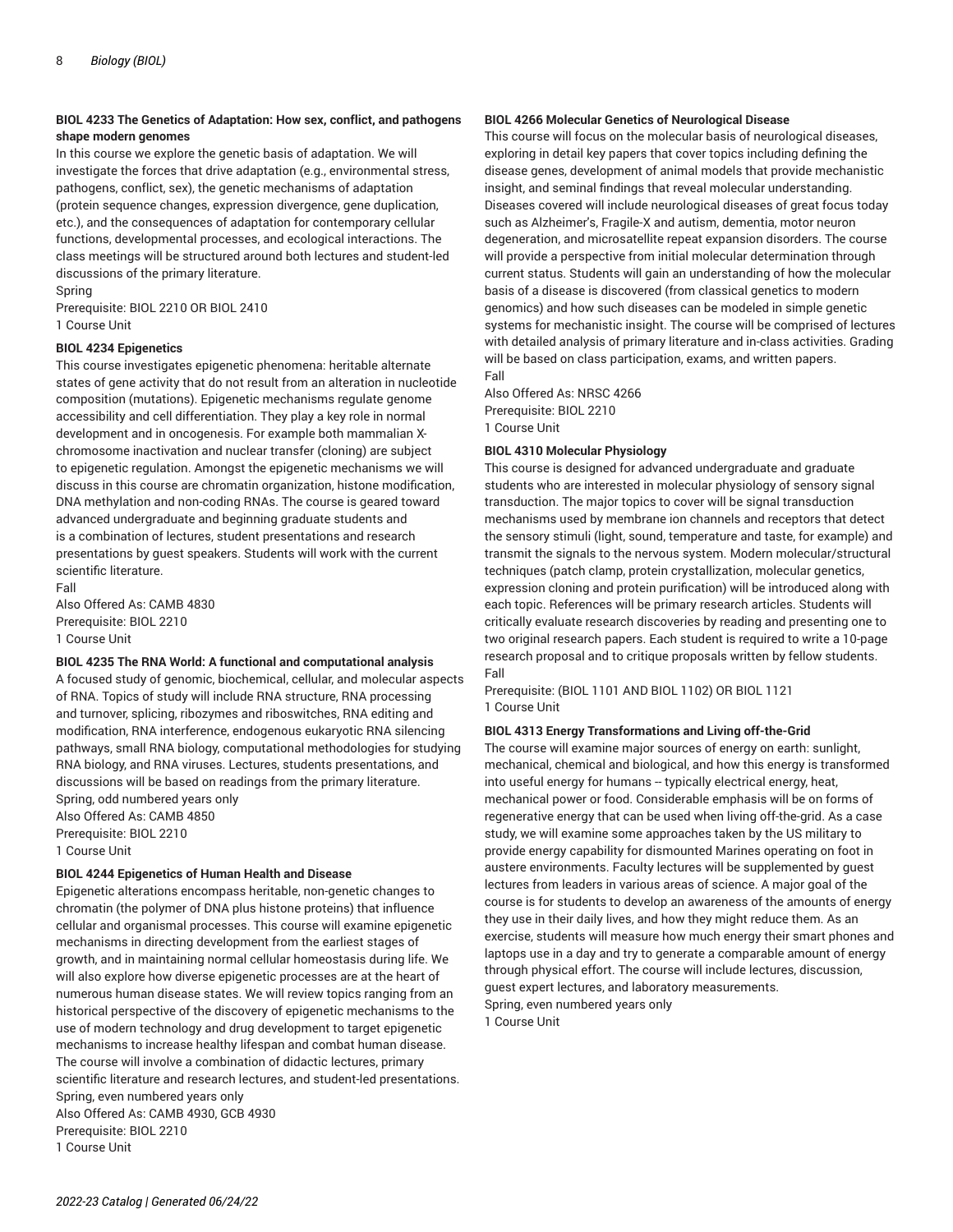# **BIOL 4314 Molecular Evolution of Physiological Functions**

This course is designed for students who are interested in understanding how physiological functions are achieved. Taking advantage of the recent explosion in genetic data and high-resolution protein structure analysis across organisms, the course focuses on the evolution of physiological functions at the genetic, structural, circuit and organismal levels. Examples include the co-evolution of toxins and toxin resistance between hunter and prey, the evolution of substance transport across cell membranes, intracellular signaling cascades, intercellular communication, distributed and centralized nervous systems, neural circuits controlling physiological functions such as feeding, locomotion and visual information processing. Students are expected to learn 1) basic physiological processes, their origin and adaptation, 2) modern genetic, structural and physiological techniques, 3) to critically evaluate research findings, 4) to present scientific papers, and 5) to write a research report.

#### Fall

Prerequisite: NRSC 1110 OR BIOL 2310 OR BIOL 2210 OR BIOL 2110 1 Course Unit

# **BIOL 4318 Systems Biology: Integrative physiology and biomechanics of the muscular system**

The course will focus on muscle function from the level of molecules to whole animal locomotion. At each level of organization, muscle function will be explored from mechanical and energetic viewpoints. The course will include lectures, demonstrations, and several guest expert lectures. Students will also be introduced to realistic musculo-skeletal modelling and forward dynamic simulations to explore integrated function. Spring

Prerequisite: BIOL 2310 OR BIOL 2110 1 Course Unit

# **BIOL 4410 Advanced Evolution**

Mechanisms of evolution at the genetic and populational levels. Empirical and theoretical approaches to natural selection, population structure, gene flow, and quantitative genetics will be emphasized.

Fall, odd numbered years only Prerequisite: BIOL 2410 1 Course Unit

# **BIOL 4411 Evolutionary Ecology**

This course will focus on topics at the intersection of evolutionary biology and ecology, including the evolution of cooperation and conflict from genes to societies to ecological communities, life history evolution, and the evolution of interspecific interactions and ecological communities. The course will use a combination of lectures and discussion of readings from the primary literature. Spring

Prerequisite: BIOL 2410 OR BIOL 2140 OR BIOL 2610 1 Course Unit

# **BIOL 4430 Evolution and Ecology of Infectious Diseases**

This course will focus on fundamental topics related to the ecological and evolutionary processes driving the transmission of pathogenic microbes among hosts including life-history strategies; evolution of pathogenic traits; the impacts of temporal, spatial and host-trait heterogeneity; and factors causing the emergence of an infectious pathogen. Examples will be drawn from human, wildlife, and plant pathogens to illustrate these ecological and evolutionary topics. Students will learn to develop and apply current ecological and evolutionary theory to infectious microbe research and gain practical experience accessing, interpreting and synthesizing the peer-reviewed scientific literature through a combination of popular and scientific readings, discussion, and lecture.

Fall

Mutually Exclusive: BIOL 5430 Prerequisite: BIOL 2410 OR BIOL 2610 1 Course Unit

#### **BIOL 4450 Macroevolution**

Macroevolution, or evolution above the population level and on long timescales,as a field addresses fundamental questions about the origins of life, past and present.These include but are not limited to: How are highly dissimilar speciesrelated? Why are animals on distant continents so similar? How and when did major groups, like birds or mammals, originate? What drives evolutionary arms races? Why are there so many more species of beetle than crocodile? Why are there more species in the tropics than the arctic? Did dinosaursprevent the diversification of mammals? Why do some animals survive mass extinction? How can invasive species spread so rapidly? Students will learn importantconcepts underlying our understanding of modern biodiversity and the fossil record, as well as how to use different methods and lines of evidence, including evolutionary trees (phylogeny), fossil databases, past climate and global events,mathematical modeling, and even modern genomics, to answer fundamental questions about the evolution of life.

Spring, odd numbered years only Also Offered As: EESC 4550 1 Course Unit

# **BIOL 4511 Biological Data Analysis**

This course focuses on the underlying principles, implementation, and interpretation of statistical methods commonly used in biology. Lectures will incorporate exercises that implement these analyses in the open source software R, as well as exercises in data visualization. We will draw on examples from ecology, evolution, genetics, and genomics. Spring, even numbered years only 1 Course Unit

# **BIOL 4517 Theoretical Population Biology**

Introduction to basic theoretical tools to study the evolutionary and ecological dynamics of populations. Topics to be discussed include: basic population dynamics and population genetics theory, evolutionary game theory/adaptive dynamics, social evolution (kin selection/multilevel selection), life-history evolution, and stochastic models. Other topics may be added based on the specific interests of students in the class. Spring

Prerequisite: BIOL 2410 AND MATH 1400 1 Course Unit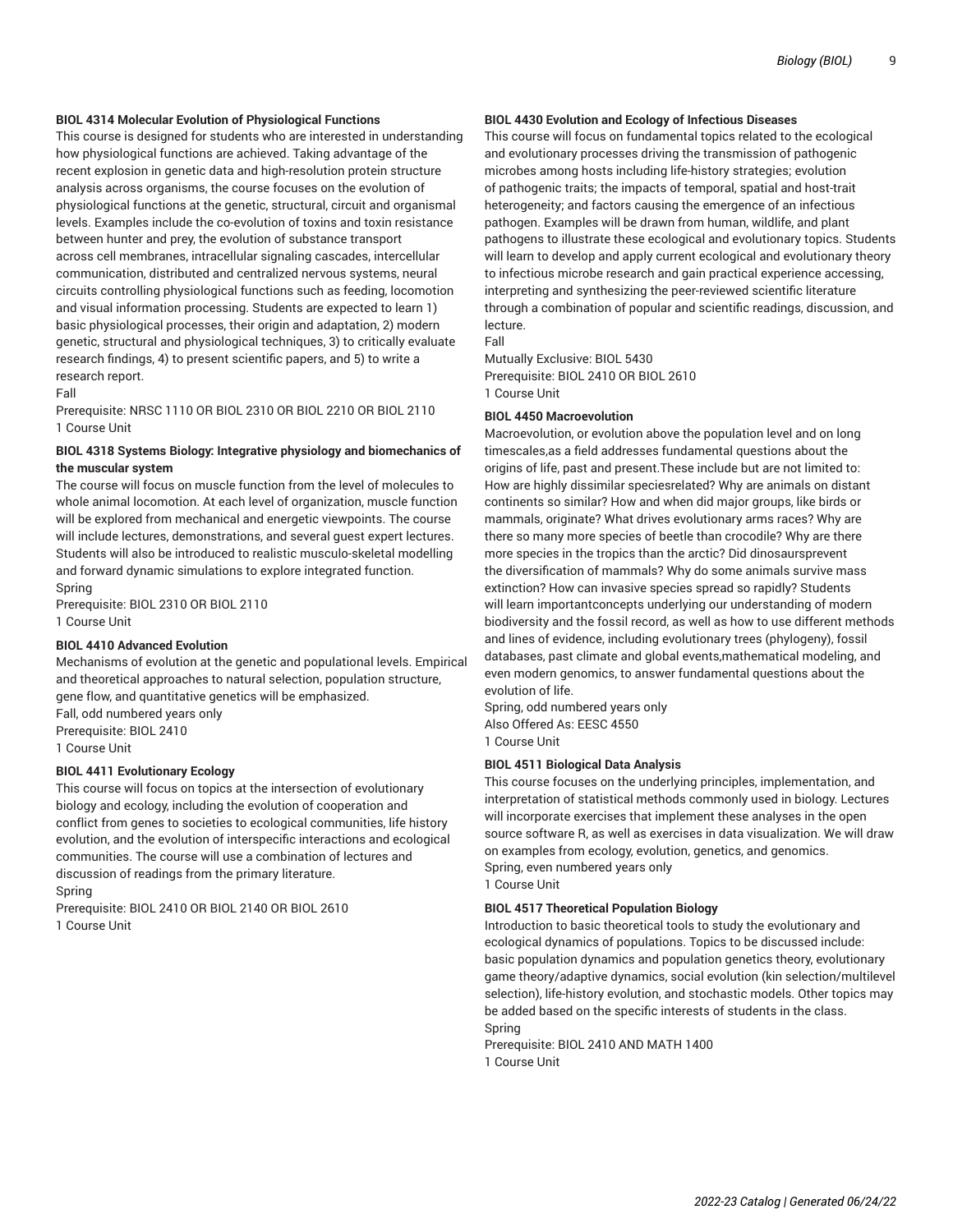# **BIOL 4536 Introduction to Computational Biology & Biological Modeling**

The goal of this course is to develop a deeper understanding of techniques and concepts used in Computational Biology. The course will strive to focus on a small set of approaches to gain both theoretical and practical understanding of the methods. We will aim to cover practical issues such as programming and the use of programs, as well as theoretical issues such as algorithm design, statistical data analysis, theory of algorithms and statistics. This course WILL NOT provide a broad survey of the field nor teach specific tools but focus on a deep understanding of a small set of topics. We will discuss string algorithms, hidden markov models, dimension reduction, and machine learning (or phylogeny estimation) for biomedical problems. Fall

Also Offered As: CIS 4360 Mutually Exclusive: BIOL 5535 Prerequisite: MATH 1400 AND (BIOL 2510 OR BIOL 5510) 1 Course Unit

#### **BIOL 4600 Field Botany**

This course focuses on teaching students the Pennsylvania flora, both native and naturalized. Through weekly field trips, students will gain an appreciation for the diversity of plant species and plant communities in PA, and observe and discuss ecological and historical forces that influence plant species occurrences and plant communities. The ability to quickly and accurately identify plants in the field, through both sight identification and the use of a dichotomous key, is the major thrust of this course. Students will also learn how to appropriately collect plant materials for further study/identification in the laboratory and for archiving in an herbarium collection.

Fall

Mutually Exclusive: BIOL 5600 Prerequisite: (BIOL 1101 AND BIOL 1102) OR BIOL 1124 1 Course Unit

#### **BIOL 4612 Animal Physiological and Population Ecology**

This course explores the interactions of environmental variables, such as temperature, with the physiology of vertebrate animals and the mechanistic links of those interactions with population dynamics. Spring, odd numbered years only Prerequisite: BIOL 2610 1 Course Unit

# **BIOL 4615 Freshwater Ecology**

Survey of the physical, chemical and biological properties of freshwater ecosystems, both riverine and lentic, natural and polluted. Spring Also Offered As: ENVS 2390 Prerequisite: BIOL 1101 OR BIOL 1121

1 Course Unit

#### **BIOL 4616 Field Studies in Aquatic Microbial Ecology**

This is a field and laboratory-based course that involves students in hands-on research methods in aquatic microbial ecology. Students will gain familiarity with experimental design, field measurements of environmental parameters (physical, chemical, and biological), sample collection techniques, and laboratory analyses required to assess the activity, health, and community composition of aquatic microbial ecosystems in an urban environment. We will compare and contrast various watersheds in and around the greater Philadelphia area, and students will design and conduct original independent research as a final course project. Enrollment preference given to students who have completed BIOL 240.

Spring Prerequisite: BIOL 1101 OR BIOL 1121 1 Course Unit

#### **BIOL 4623 Plant Ecology**

The course consists of both lecture material and hands on research involving questions in plant population or community ecology. Quantitative information from published studies will be discussed and students, working in teams, will summarize and analyze data from class experiments.

Not Offered Every Year

1 Course Unit

#### **BIOL 4669 Plant Physiology Through Space and Time**

This course is a lab/lecture/seminar hybrid that will meet once per week for three hours. Each session will consist of mini-lecture/lab, paper discussions/lab, or solely lab efforts. All reading assignments will be available on Canvas (no textbook fees). We will exam various aspects of photosynthesis, water relations and nutrient acquisition in the context of the evolutionary progression of higher plants. With each subject, we will consider, measure, and in some cases model whole-plant physiology while examining sub-cellular-level controls and ecosystem-to-globallevel consequences. This course is designed to give molecular biologists through earth-system scientists the tools to measure and understand whole-plant physiological responses to molecular manipulation and environmental variability. All students will learn to appreciate the context of their work on both micro and macro scales.

Spring

Prerequisite: BIOL 2610 1 Course Unit

#### **BIOL 4701 Prokaryotic Microbiology: A Pragmatic View**

This interactive course is intended for a small group of students aspiring to pursue research in microbiology, preferably using prokaryotes. Students will study selected papers and will attend the Prokaryotic Microbiology Seminars on Fridays. Specific problems of importance to a given field at a particular time will be critically analyzed and discussed: How were cutting edge techniques of the time used to address these problems? How would the same problems be approached using current techniques? The emphasis of the course will be on learning to become a thoughtful experimentalist rather than acquiring the hottest emerging knowledge.

Spring 1 Course Unit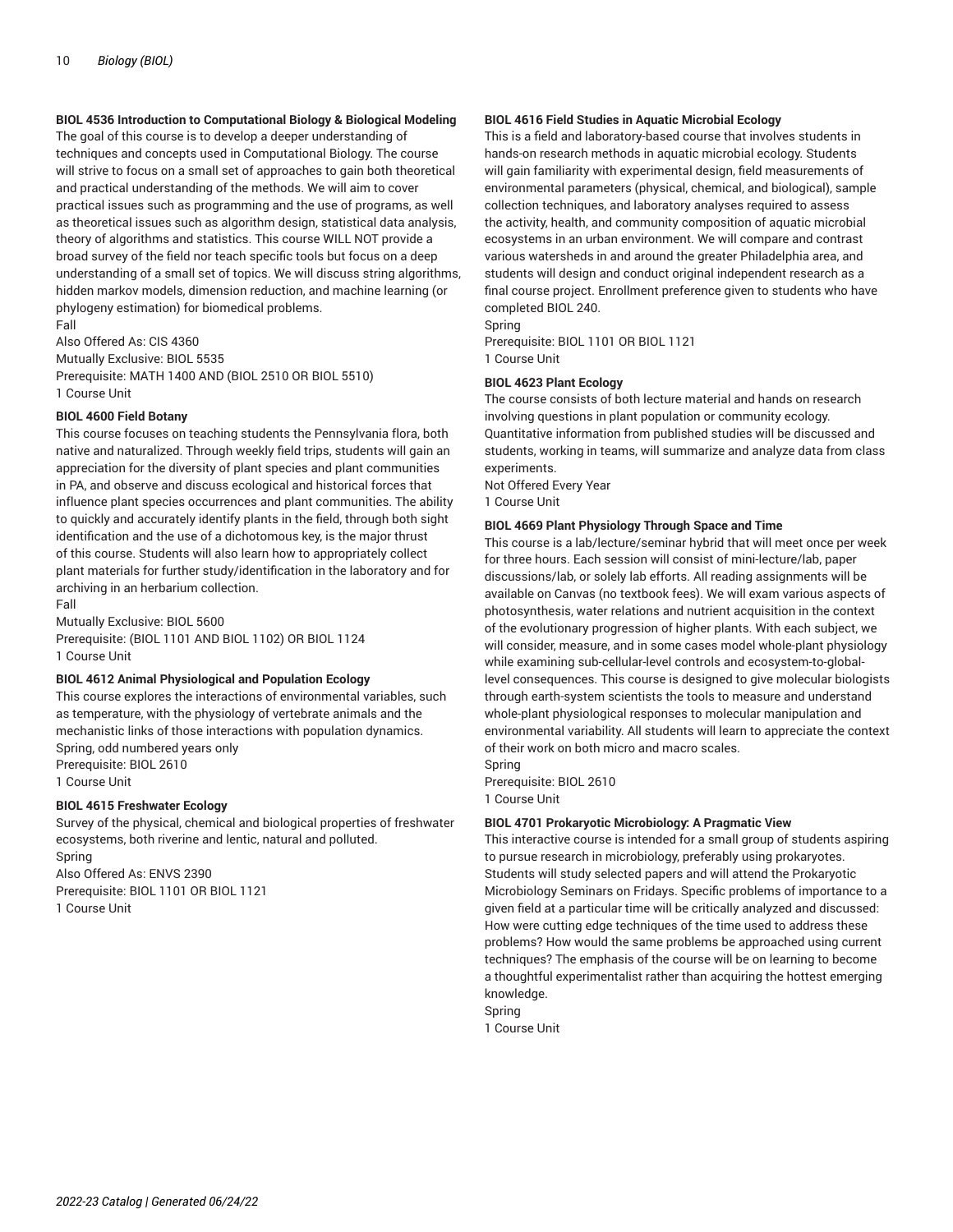# **BIOL 4710 Topics in Prokaryotic Biology: From Molecules to Microbiomes**

This course will cover research articles from both the classic and contemporary literature on the genetics, cell biology, and physiology of prokaryotes. The material will focus on a small number of subjects in depth, with an emphasis on how the field has arrived at its current state of knowledge and on exciting new research directions. Possible topics include: stress responses, cell signaling, subcellular organization, bacteriophages, microbial communities, and host-microbe interactions. Spring, odd numbered years only

Prerequisite: BIOL 2210 OR BIOL 3710

1 Course Unit

# **BIOL 4825 Biochemistry and Molecular Genetics Superlab**

Intensive laboratory class where open-ended, interesting biological problems are explored using modern lab techniques. Topics may include protein structure/function studies; genetic screens, genomics and gene expression studies; proteomics and protein purification techniques; and molecular cloning and DNA manipulation. The course emphasizes developing scientific communication and independent research skills. Course topics reflect the interests of individual Biology faculty members. This course is recommended for students considering independent research.

Fall or Spring Mutually Exclusive: BIOL 5825 Prerequisite: BIOL 2810 OR BIOL 2010 OR BIOL 2210 1 Course Unit

#### **BIOL 4999 Advanced Independent Study**

A second semester of independent study, in most cases extending the research undertaken for the BIOL 399. Apply at the Biology Academic Office, 102 Leidy Labs. Fall or Spring

1 Course Unit

# **BIOL 5022 Cell Signaling**

The evolution of multicellularity required that cells be able to both send and receive signals from their neighbors. The development of organs and differentiation of cells and tissues requires reliable and continuous communication between cells. Consequences of inappropriate or anomalous signaling include development abnormalities and cancer. This class will examine mechanisms of cell-to-cell signaling between cells in plants and animals with an emphasis on the cell biology of development. Fall

Prerequisite: BIOL 2010 1 Course Unit

# **BIOL 5210 Molecular Biology and Genetics**

This course will survey the discipline of molecular genetics. Two broad areas will be considered 1) Molecular Biology: DNA replication, transcription, translation, regulation of gene expression in both prokaryotic and eukaryotic systems, and genomics and 2) Genetics: basic Mendelian & molecular genetics. Fall or Spring

Prerequisite: BIOL 1101 OR BIOL 1121 1 Course Unit

#### **BIOL 5220 Human Evolutionary Genomics**

Advanced seminar on current topics in human genomics and human evolution. Topics include the methods used for mapping and sequencing genomes; phylogenetic and population genetic analysis; and detecting variation in the human genome. This course is designed for graduate students but advanced undergraduates with a strong background in genetics are also welcome.

Spring, odd numbered years only Also Offered As: CAMB 5220 1 Course Unit

## **BIOL 5240 Genetic Analysis**

The logic and methodology of genetic analysis in plants and animals. This lecture course will focus on the use of mutations to study gene function and higher order biological processes, methods for reporting and manipulating gene expression, and analysis of the genetic basis of natural variation.

Not Offered Every Year Prerequisite: BIOL 2210 1 Course Unit

#### **BIOL 5430 Evolution and Ecology of Infectious Diseases**

This course will focus on fundamental topics related to the ecological and evolutionary processes driving the transmission of pathogenic microbes among hosts including life-history strategies; evolution of pathogenic traits; the impacts of temporal, spatial and host-trait heterogeneity; and factors causing the emergence of an infectious pathogen. Examples will be drawn from human, wildlife, and plant pathogens to illustrate these ecological and evolutionary topics. Students will learn to develop and apply current ecological and evolutionary theory to infectious microbe research and gain practical experience accessing, interpreting and synthesizing the peer-reviewed scientific literature through a combination of popular and scientific readings, discussion, and lecture.

Fall

Mutually Exclusive: BIOL 4430 Prerequisite: BIOL 2410 OR BIOL 2610 1 Course Unit

**BIOL 5510 Statistics for Biologists**

Introductory probability theory. Principles of statistical methods. Problems of estimation and hypothesis testing in biology and related areas.

Fall

Mutually Exclusive: BIOL 2510, BIOL 4510 Prerequisite: MATH 1400 1 Course Unit

#### **BIOL 5535 Introduction to Computational Biology & Biological Modeling**

The goal of this course is to develop a deeper understanding of techniques and concepts used in Computational Biology. The course will strive to focus on a small set of approaches to gain both theoretical and practical understanding of the methods. We will aim to cover practical issues such as programming and the use of programs, as well as theoretical issues such as algorithm design, statistical data analysis, theory of algorithms and statistics. This course WILL NOT provide a broad survey of the field nor teach specific tools but focus on a deep understanding of a small set of topics. We will discuss string algorithms, hidden markov models, dimension reduction, and machine learning (or phylogeny estimation) for biomedical problems. Fall

Mutually Exclusive: BIOL 4536

Prerequisite: MATH 1400 AND (BIOL 2510 OR BIOL 5510) 1 Course Unit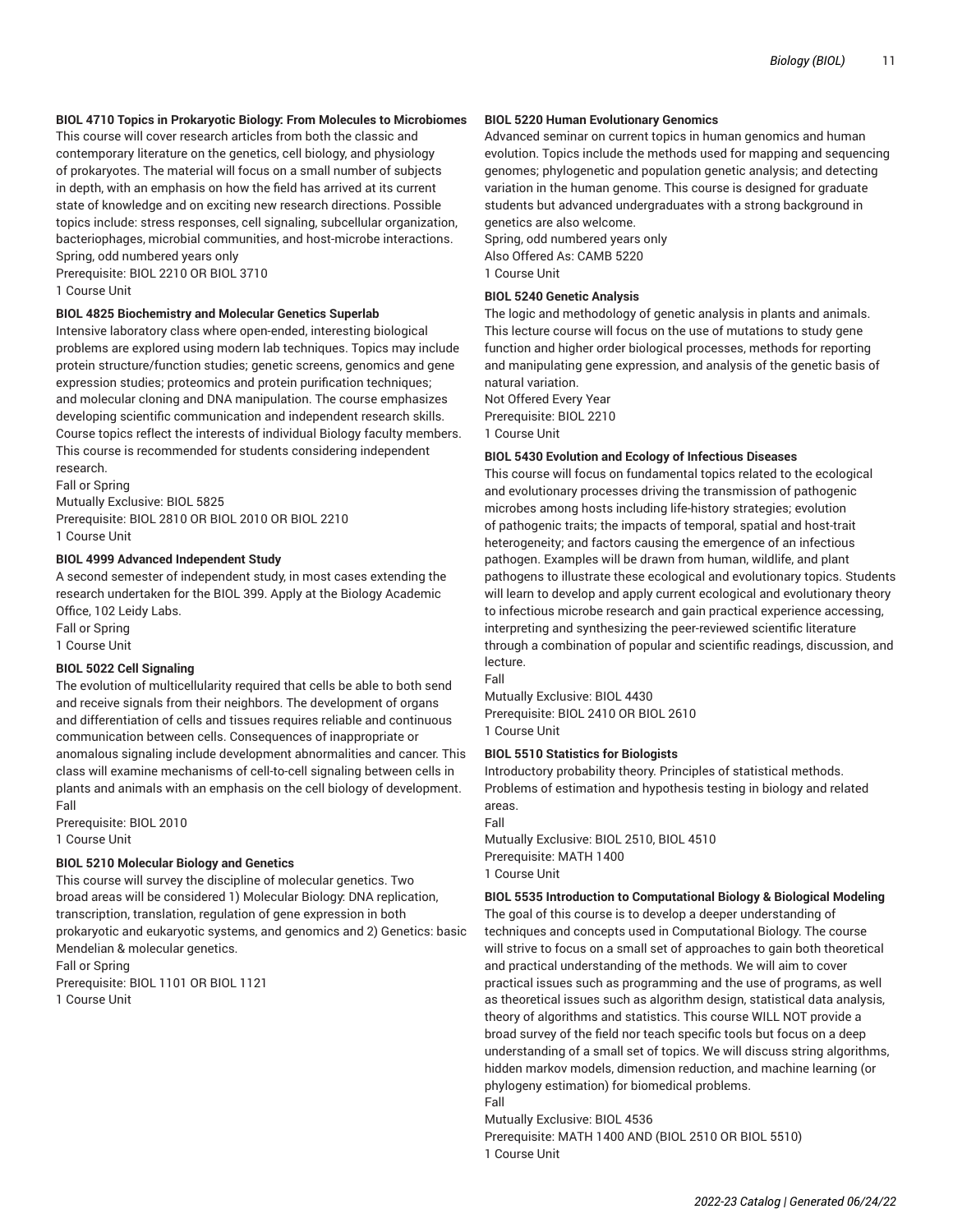# **BIOL 5536 Fundamentals of Computational Biology**

Introductory computational biology course designed for both biology students and computer science, engineering students. The course will cover fundamentals of algorithms, statistics, and mathematics as applied to biological problems. In particular, emphasis will be given to biological problem modeling and understanding the algorithms and mathematical procedures at the "pencil and paper" level. That is, practical implementation of the algorithms is not taught but principles of the algorithms are covered using small sized examples. Topics to be covered are: genome annotation and string algorithms, pattern search and statistical learning, molecular evolution and phylogenetics, functional genomics and systems level analysis. Fall

Also Offered As: CIS 5360, GCB 5360

Prerequisite: ((BIOL 1101 AND BIOL 1102) OR BIOL 1121) AND STAT 111 AND STAT 112

1 Course Unit

#### **BIOL 5568 Mathematical Modeling in Physiology and Cell Biology**

Mathematical modeling is increasingly becoming a standard technique in physiology and cell biology. In this class, we will cover some classical models in physiology and cell biology. Half of the course will be devoted to electrophysiology (Hodgkin-Huxley model, action potential propagation and related topics), which has arguably been the most successful area of application of mathematical techniques to biology. We will then consider models of molecular motors and muscle mechanics, of pattern formation and cell polarization.

Not Offered Every Year Also Offered As: AMCS 5681 1 Course Unit

#### **BIOL 5571 Topics in Computational Biology**

Course for graduate students planning research in computational biology and genomics. Assigned readings will cover algorithms and data analysis techniques in computational biology. The course will include presentations and discussion of research problems involving computational analysis and there. Active group participation is required. Topics could include string algorithms, probability theory, multivariate statistics, molecular evolution, Markov Models, phylogenetic trees, and machine learning.

Not Offered Every Year 1 Course Unit

#### **BIOL 5600 Field Botany**

This course focuses on teaching students the Pennsylvania flora, both native and naturalized. Through weekly field trips, students will gain an appreciation for the diversity of plant species and plant communities in PA, and observe and discuss ecological and historical forces that influence plant species occurrences and plant communities. The ability to quickly and accurately identify plants in the field, through both sight identification and the use of a dichotomous key, is the major thrust of this course. Students will also learn how to appropriately collect plant materials for further study/identification in the laboratory and for archiving in an herbarium collection.

Mutually Exclusive: BIOL 4600

Prerequisite: ((BIOL 1101 AND BIOL 1102) OR BIOL 1124) 1 Course Unit

#### **BIOL 5710 Microbial Diversity and Pathogenesis**

Microbiology plays a central role in diverse areas of human life such as infectious disease, ecology, and biotechnology. This course will cover aspects of modern microbiology with an emphasis on prokaryotic organisms. The topics will include basic aspects of microbial diversity, genetics, virology, and pathogenesis as well as examples of applied microbiology.

Spring Prerequisite: BIOL 2210 1 Course Unit

# **BIOL 5711 Microbial Diversity and Pathogenesis Lab**

The importance of microbiology in complex issues, such as the impact of the microbiome in human health or as alternative energy sources, is being appreciated more and more each day. This upper level laboratory course provides students with a robust technical skill set while also giving them an opportunity to participate in an authentic research project that may lead to novel discoveries. Students will generate research questions, formulate hypotheses, design experiments, analyze data, and present their research findings to the class. In each project, students will use the cutting edge approach of metagenomics to evaluate the microbial diversity of their environment via Next Generation Sequencing. Students will also examine the function of microbial species within their communities. Potential projects include the isolation of novel antibiotic producers and the antibiotic they produce, designing and optimizing microbial fuel cells that can be used to generate electricity, or isolating antibiotic resistant bacteria and attempting novel approaches to inhibit or prevent their growth.

Spring 1 Course Unit

#### **BIOL 5825 Biochemistry and Molecular Genetics Superlab**

Intensive laboratory class where open-ended, interesting biological problems are explored using modern lab techniques. Topics may include protein structure/function studies; genetic screens, genomics and gene expression studies; proteomics and protein purification techniques; and molecular cloning and DNA manipulation. The course emphasizes developing scientific communication and independent research skills. Course topics reflect the interests of individual Biology faculty members. This course is recommended for students considering independent research.

Mutually Exclusive: BIOL 4825

Prerequisite: BIOL 2810 OR BIOL 2010 OR BIOL 2210 1 Course Unit

# **BIOL 5860 Mathematical Modeling in Biology**

This course will cover various mathematical models and tools that are used to study modern biological problems. Mathematical models may be drawn from cell biology, physiology, population genetics, or ecology. Tools in dynamical systems or stochastic processes will be introduced as necessary. No prior knowledge of biology is needed to take this course, but some familiarity with differential equations and probability will be assumed.

Fall Also Offered As: MATH 5861 1 Course Unit

# **BIOL 5999 Master's Independent Study**

Laboratory research for the Master's of Science in Biology submatriculation program. Apply at the Academic Office, 102 Leidy Labs. Fall or Spring 0.5-2 Course Units